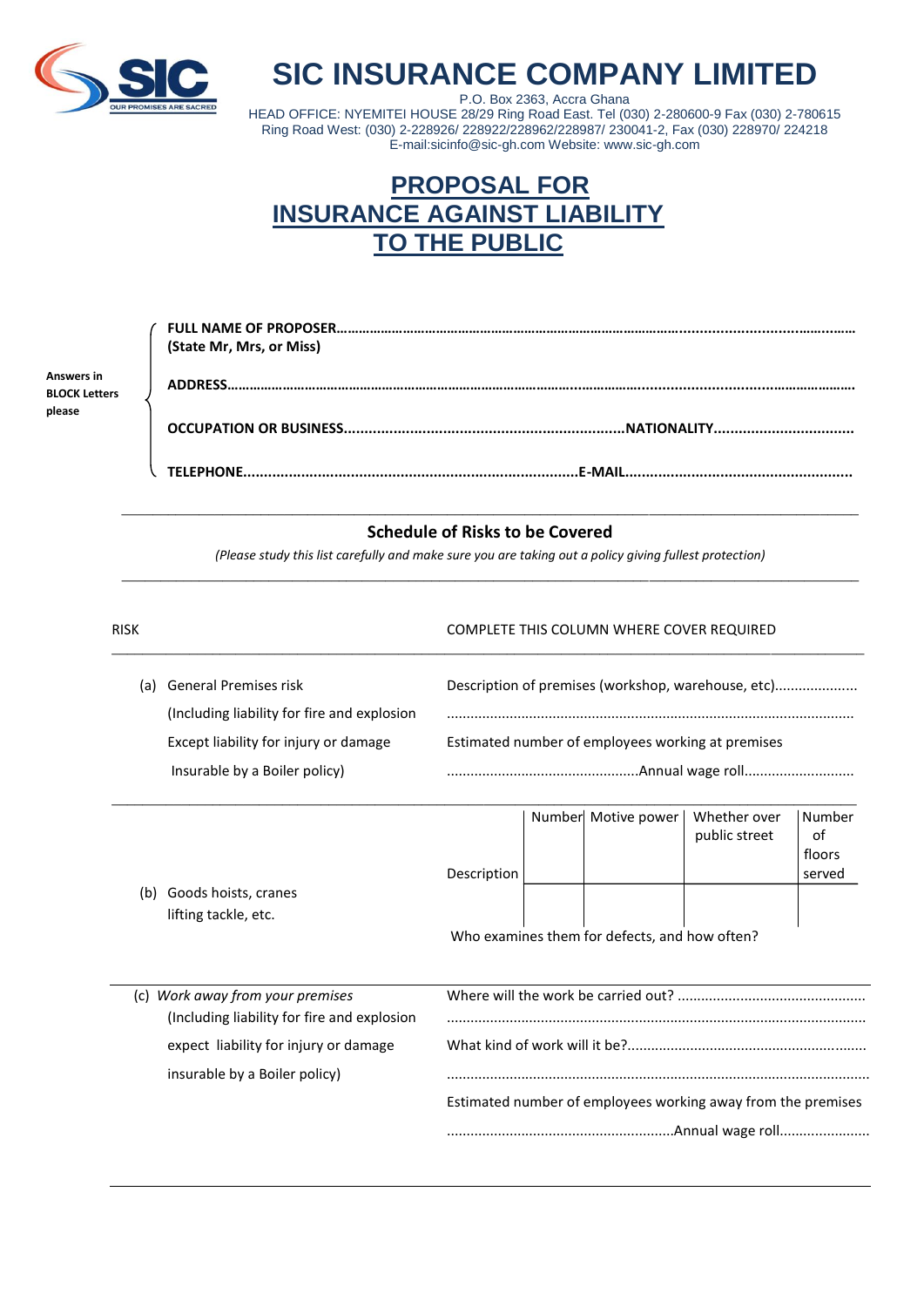|     | (e) Employees of Sub-Contractors                                                                                                                    |                                                                                                                                             |  |  |  |  |  |
|-----|-----------------------------------------------------------------------------------------------------------------------------------------------------|---------------------------------------------------------------------------------------------------------------------------------------------|--|--|--|--|--|
|     |                                                                                                                                                     |                                                                                                                                             |  |  |  |  |  |
| (f) | Do you desire cover in respect of your<br>liability for injury or illness arising from<br>harmful ingredients in goods of beverages<br>sold by you? |                                                                                                                                             |  |  |  |  |  |
|     |                                                                                                                                                     | (Additional premium required for this risk) Under this extension the indemnity for any one event is also the yearly limit                   |  |  |  |  |  |
| (g) | to their properties                                                                                                                                 | Does your trade involve any risk (other than as described in (a) to (f) above of injury to third parties or damage                          |  |  |  |  |  |
|     |                                                                                                                                                     | Note:- The following risks fall outside the scope of the Public Liability policy. Please indicate if you require quotations for any of them |  |  |  |  |  |
|     |                                                                                                                                                     |                                                                                                                                             |  |  |  |  |  |
|     |                                                                                                                                                     |                                                                                                                                             |  |  |  |  |  |
|     |                                                                                                                                                     |                                                                                                                                             |  |  |  |  |  |
|     |                                                                                                                                                     | Accidents caused by motor vehiclesHorse-drawn vehiclesboilers and other                                                                     |  |  |  |  |  |
|     |                                                                                                                                                     |                                                                                                                                             |  |  |  |  |  |
|     |                                                                                                                                                     |                                                                                                                                             |  |  |  |  |  |
| 1.  | Give full particulars and details of any machinery and electrical appliances used:                                                                  |                                                                                                                                             |  |  |  |  |  |
|     | (a)                                                                                                                                                 |                                                                                                                                             |  |  |  |  |  |
|     | (b)                                                                                                                                                 |                                                                                                                                             |  |  |  |  |  |
| 2.  |                                                                                                                                                     |                                                                                                                                             |  |  |  |  |  |
| 3.  |                                                                                                                                                     | Have any other person other than your own employees occasion to use or come in contact with :                                               |  |  |  |  |  |
|     |                                                                                                                                                     |                                                                                                                                             |  |  |  |  |  |
|     | (Or)                                                                                                                                                |                                                                                                                                             |  |  |  |  |  |
|     |                                                                                                                                                     |                                                                                                                                             |  |  |  |  |  |
|     |                                                                                                                                                     |                                                                                                                                             |  |  |  |  |  |
| 4.  |                                                                                                                                                     | How long have you been in business and what claims have been made on you during that period (or are                                         |  |  |  |  |  |
|     |                                                                                                                                                     |                                                                                                                                             |  |  |  |  |  |
|     |                                                                                                                                                     |                                                                                                                                             |  |  |  |  |  |
|     |                                                                                                                                                     |                                                                                                                                             |  |  |  |  |  |
|     |                                                                                                                                                     |                                                                                                                                             |  |  |  |  |  |